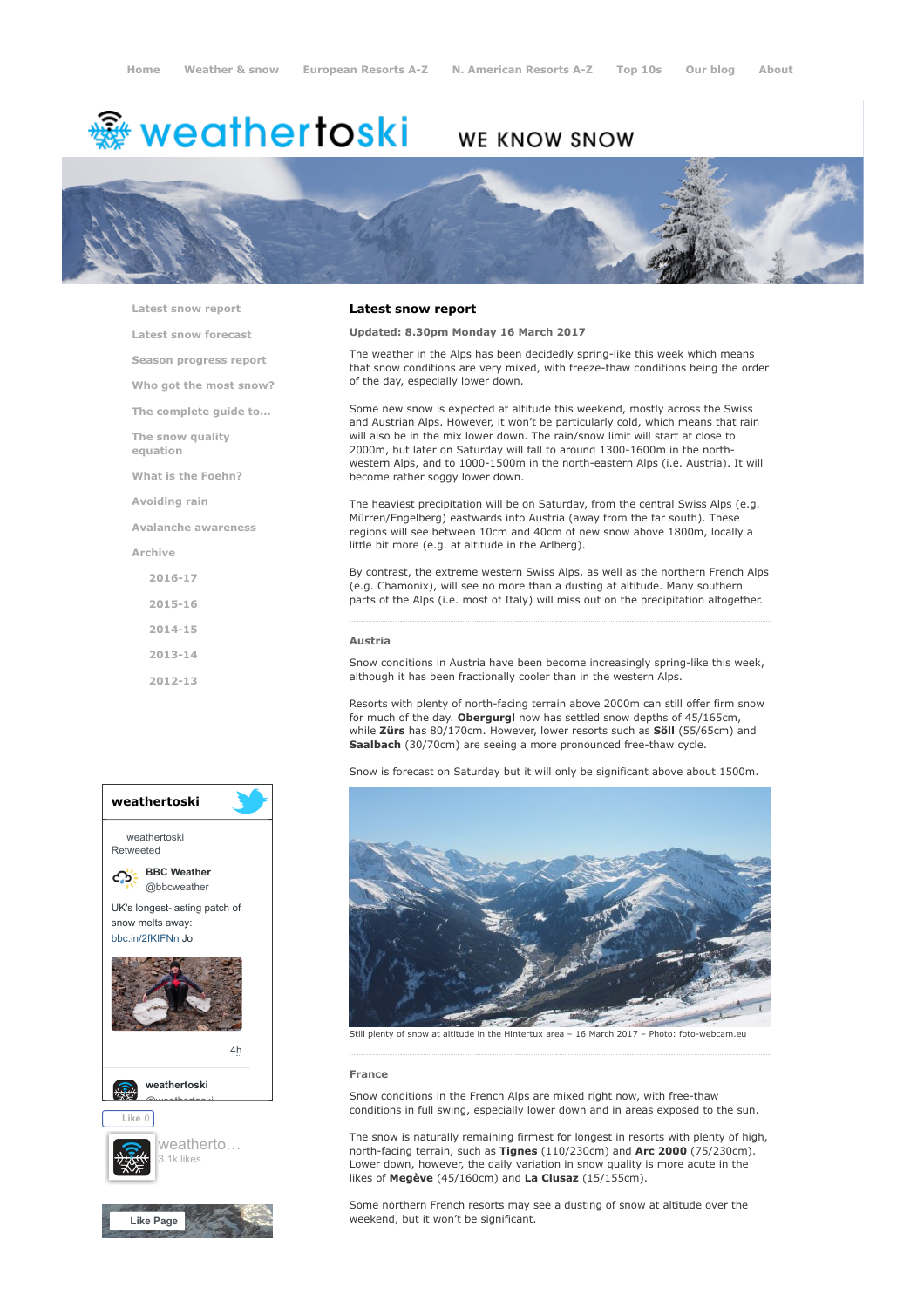Follow me on: **Lwitte** 

[Tweet](https://twitter.com/intent/tweet?original_referer=https%3A%2F%2Fwww.weathertoski.co.uk%2Fweather-snow%2Farchive%2Fsnow-report-16-03-2017%2F&ref_src=twsrc%5Etfw&text=Weather%20to%20ski%20-%20Snow%20report%20-%2016%20March%202017&tw_p=tweetbutton&url=https%3A%2F%2Fwww.weathertoski.co.uk%2Fweather-snow%2Farchive%2Fsnow-report-16-03-2017%2F)

Tweet this page





# Contact us...

Got a burning question about weather or snow conditions in the Alps? [Contact us](https://www.weathertoski.co.uk/about-1/contact-us/) and we'll do our best to answer it...

## E: [info@weathertoski.co.uk](mailto:fraser@weathertoski.co.uk)

T: +44 (0)20 3151 3154



Reasonable cover still at altitude in the Portes du Soleil. This is Châtel – 16 March 2017 – Photo: chatel.com

## Italy

Spring is well and truly in control across the Italian Alps. Nowhere is this more evident than in the Dolomites where there is virtually no natural snow at lower altitudes. That said, you can still find some decent piste skiing in the likes of Selva (20/45cm) and Cortina (15/50cm), thanks to the extensive artificial bases laid down earlier in the season.

The best snow conditions are, however, at altitude in the western Italian Alps where base depths are now 70/170cm (depending on altitude) in Cervinia and 50/220cm in La Thuile.



Beautiful spring weather in the Dolomites. This is Kronplatz – 16 March 2017 – Photo: kronplatz.com

#### Switzerland

Just as everywhere else in the Alps, spring snow conditions have dominated Swiss ski resorts in recent days, especially at lower altitude.

You can still find some very enjoyable skiing in the likes of Wengen (10/100cm) and Les Diablerets (40/150cm), but timing is key as the snow softens up fast on slopes exposed to the sun.

For a little more consistent snow quality, it pays to be in a resort with plenty of north-facing terrain above 2200m, such as **Zermatt** (5/170cm) or **Saas-Fee** (30/225cm).

Snow is expected in many Swiss resorts this weekend, especially in the north and east, but only in significant quantities above about 1600-1800m.



View over the snowboard park in Laax today – 16 March 2017 – Photo: laax.com